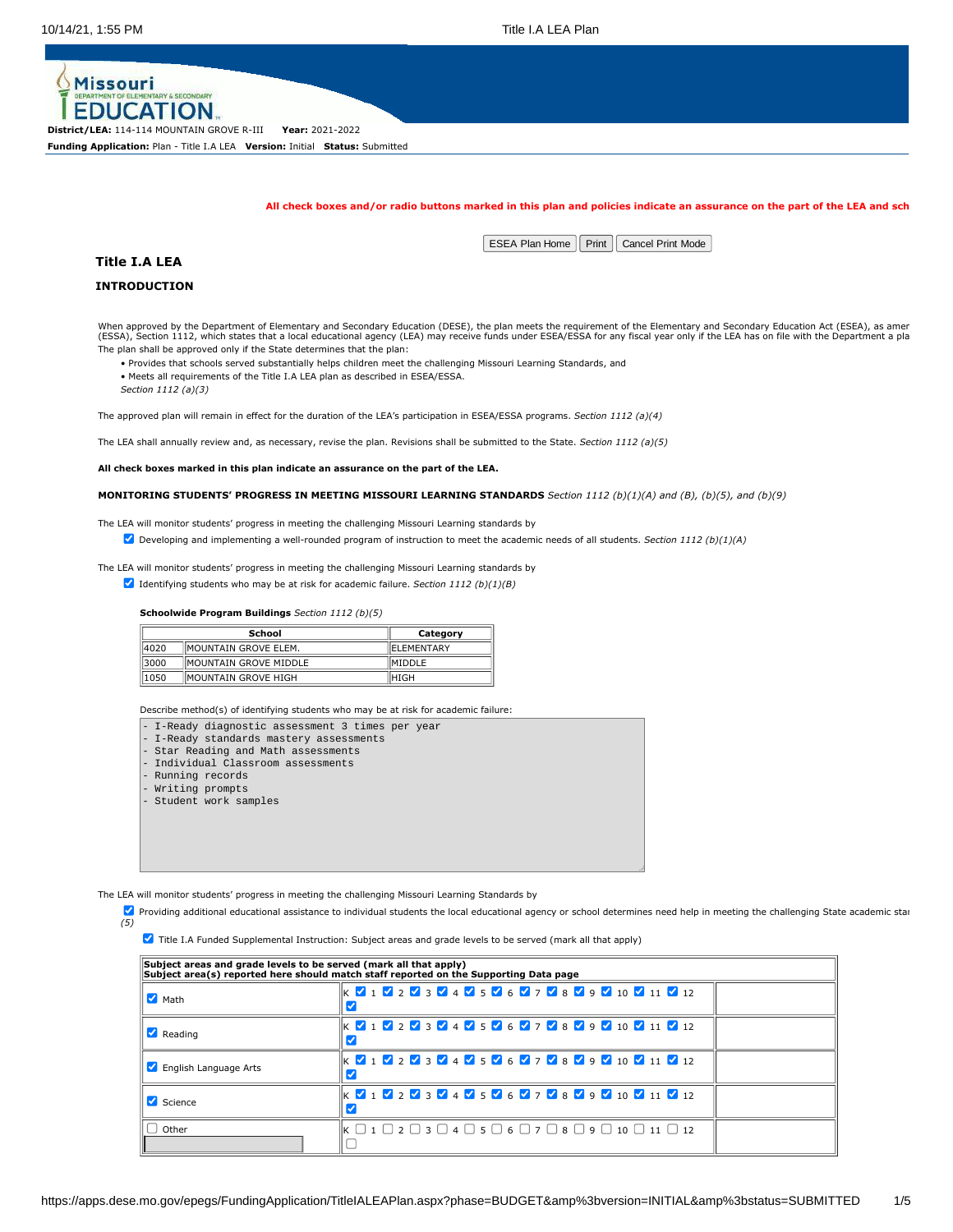**EARLY CHILDHOOD EDUCATION SERVICES** *Section 1112 (b)(1)(A), and 1113(c)(5)*

- $\bigcirc$  The LEA will not use Title I funds to support a preschool program for children.
- The LEA will use Title I funds to support a preschool program for children.

### **Preschool Program** (mark all that apply)

| <b>Program Type</b>                   |  |  |                    |  |  |
|---------------------------------------|--|--|--------------------|--|--|
| District-Wide   Targeted   Schoolwide |  |  | Blended<br>Funding |  |  |
|                                       |  |  |                    |  |  |

 $\blacktriangledown$  Title I funds will be used by the LEA to provide preschool services for children in:

- $\Box$  Head Start
- $\Box$  Other comparable community preschool programs
- **V** Not Applicable

# The LEA will implement one of the research-based preschool curriculums approved by the Department (check all that apply)

- Project Construct
- $\Box$  High/Scope
- $\Box$  Creative Curriculum
- Early Language and Literacy Curriculum

#### **Title I.A Funded Preschool Personnel**

| է<br>Instructional Teacher     |  |
|--------------------------------|--|
| Instructional Paraprofessional |  |
| Other I                        |  |

### **Title I.A Funded Preschool Services**

| <b>Days of Service</b>      | Four Day Program                                 |
|-----------------------------|--------------------------------------------------|
|                             | Five Day Program                                 |
| <b>Length of School Day</b> | Full Day                                         |
|                             | <b>Half Day</b>                                  |
| Age of Students Served      | One year prior to entering kindergarten          |
|                             | One and Two years prior to entering kindergarten |

#### **EARLY CHILDHOOD EDUCATION COORDINATION AND TRANSITION** *Section 1112 (b)(8)*

 $\bigcirc$  Not applicable; no early childhood education programs exist at the LEA or building level.

The LEA will support, coordinate, and integrate Title I.A funded services with early childhood education programs at the LEA or school level, including plans for the transition school programs.

#### Describe activities to support, coordinate, and integrate:

The Mountain Grove School District provides a 3 year old preschool program where students attend four 1/2-days per week (Monday - Thursday). The district also provides a 4 year old preschool program where students attend five 1/2-days per week (Monday - Friday).

### Describe transition activities:

Mountain Grove Elementary School provides Summer School for pre-kindergarten students. Kindergarten Readiness activities make sure incoming kindergarteners are provided a tour of the building classrooms, lunch room, school bus and playground in preparation for entering the building prepared to learn. Parents as Teachers, kindergarten and pre-school teachers and other staff work together to screen students. The school collaborates with Head Start and local preschools and daycare providers to help students enter school ready to learn.

## **TRANSITIONS** *Section 1112 (b)(10)*

The LEA will implement strategies to facilitate effective transitions for students from middle grades to high school.

Describe transition strategies to facilitate effective transitions for students from middle grades to high school: Mountain Grove High School provides transition from the Middle School to the High School. Incoming freshmen are provided an orientation night which includes a tour of the building and classrooms as well as general information for students and parents. In addition, the High School provides the LEAD program. LEAD stands for Lead Empower Activate Direct. This is a transition program designed especially for freshman girls.

The LEA will implement transition strategies to facilitate effective transitions for students from high school to post-secondary education:

 $\bigcirc$  Not applicable; the LEA is a K-8.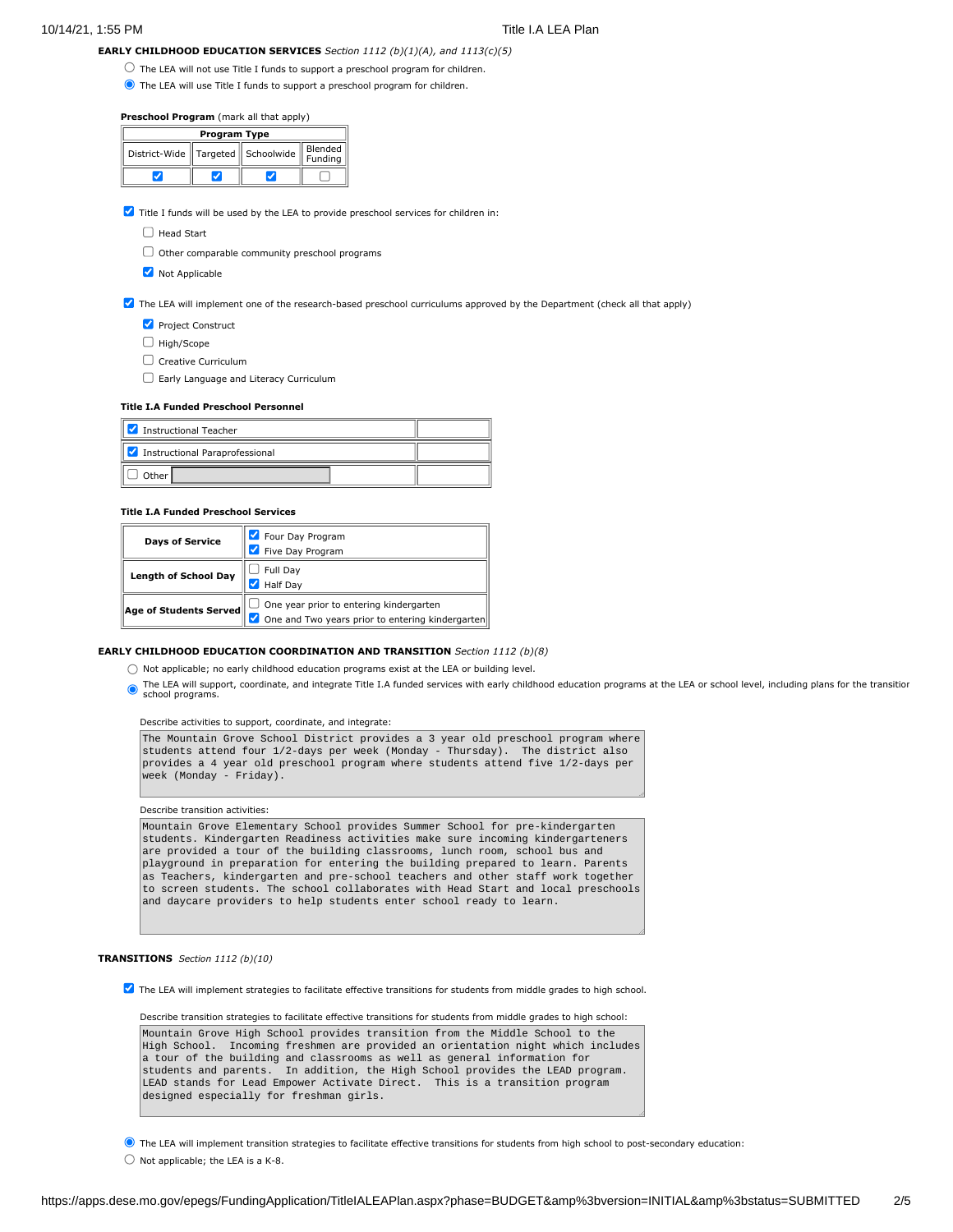#### 10/14/21, 1:55 PM Title I.A LEA Plan

Describe transition strategies to facilitate effective transitions for students from high school to post-secondary education: Post-secondary - counselor takes kids on several college visits. Hold financial aid nights. Help parents fill out FAFSA.

If applicable, describe those strategies that are coordinated with institutions of higher education, employers, and other local partners: College fair that allows students time to talk to about 50 different college and technical schools for grades 9-12. Career day made up of local employers and former MGHS graduates. Job Shadowing opportunities.

If applicable, describe those strategies that increase student access to early college high school or dual or concurrent enrollment opportunities or career counseling to identif Students can take dual enrollment course through the Missouri State University

Mountain Grove campus. Students are provided career counseling after taking the ASVAB. Counseling office uses interest inventories on Missouri Connections to give students individual assistance.

**MONITORING STUDENTS' PROGRESS IN MEETING MISSOURI LEARNING STANDARDS (continued)** *Section 1112 (b)(1)(D)*

The LEA will monitor students' progress in meeting the challenging Missouri Learning Standards by

 $\blacksquare$  identifying and implementing instructional and other strategies intended to strengthen academic programs and improve school conditions for student learning

Describe (including delivery system, personnel, etc.) instructional and other strategies not previously mentioned:

I-Ready and Star Reading and Math data along with common assessments will be analyzed on a regular basis in order to provide informed intervention strategies in a timely manner for students who are in need of additional assistance mastering proficient levels. There will be time during the school day (Panther Pride Time) for intervention services as well as after school tutoring.

# **ENSURING TEACHER QUALITY FOR ALL**

*Section 1112 (b)(2)*

 $\blacksquare$  The LEA will identify and address any disparities that result in low-income students and minority students being taught at higher rates than other students by ineffective, ine

Describe methods of identifying and addressing disparities in ineffective teachers (LEAs should reference MOSIS/Core Data Screen 18A when writing this description):

The Mountain Grove School distrcit has partnered with The University of Missouri and uses the NEE educator evauation system. Teachers will work their building administrator and leadership teams to develop an individual professional development plan which centers around the highest needs of the district, building and individual teaacher. Teachers and administrators will plan professional development activities throughout the year that are directly related to achieving growth in their identified areas of need. Evaluation data is generated through the NEE system and recorded on Core Data Screen 18a.

Describe methods of identifying and addressing disparities in inexperienced teachers (LEAs should reference MOSIS/Core Data Screen 18 when writing this description):

Teachers who are teaching on temporary certifications will have a plan on file for obtaining proper certification in a timely fashion. Central office will closely monitor the Staff Assignment Report to ensure all teachers maintain proper certification.

Describe methods of identifying and addressing disparities in out-of-field teachers (LEAs should reference the Staff Assignment Report found in Educator Qualifications in DE description):

Teachers who are teaching on temporary certifications will have a plan on file for obtaining proper certification in a timely fashion. Central office will closely monitor the Staff Assignment Report to ensure all teachers maintain proper certification.

## **NEGLECTED CHILDREN**

*Section 1112 (b)(5)*

- The LEA does not receive funds for Title I.A Neglected Children.
- $\circlearrowright$  The LEA serves neglected children residing within the boundaries of the LEA in the following setting(s) (check all that apply):

The PART 1-A NEGLECTED SCHOOL CHILDREN form is required to be uploaded.

Neglected Information: Choose File No file chosen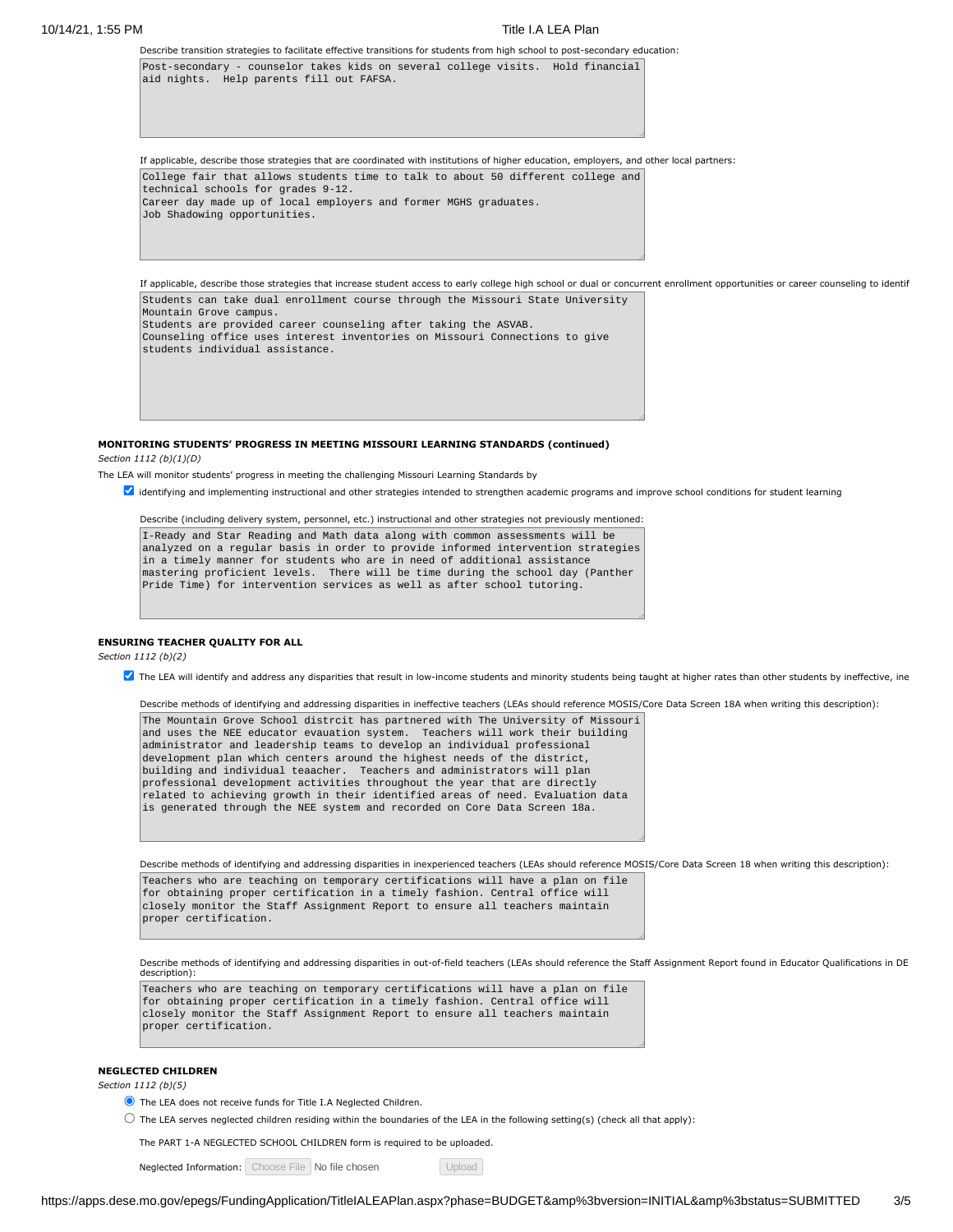| Local institution                                                                                   |  |
|-----------------------------------------------------------------------------------------------------|--|
| List:                                                                                               |  |
|                                                                                                     |  |
|                                                                                                     |  |
| Community day school program                                                                        |  |
| List:                                                                                               |  |
|                                                                                                     |  |
|                                                                                                     |  |
| List: Describe the nature of the services at the Local institution and/or the Community day school: |  |
|                                                                                                     |  |
|                                                                                                     |  |
|                                                                                                     |  |

# **HOMELESS CHILDREN AND YOUTHS**

Section 1112 (b)(6) and Section 1113 (c)(3)(A)

The LEA will provide services to support the enrollment, attendance, and success of homeless children and youths, including providing services comparable to those provide

Describe services that will be provided:

```
The Mountain Grove District recognizes that students cannot do well academically
if their primary needs are not addressed. Because of the high percentage of
students who qualify for free or reduced priced lunch, the school has worked
with community organizations and churches to provide backpacks of food and
supplies for students who need them. We also have a "Care-To-Learn" chapter in
Mountain Grove that provides students with health, hygiene, and hunger needs.
Supplemental counseling and support beyond what is provided by school counselors
is provided through an agreement between the school and the Department of Social
Services Family Support Division. Enrollment forms have a questionnaire to aid
in the identification of homeless students. The district has board policy and
administrative procedures that clearly identify identification and support of
homeless students.
```
# **DISCIPLINE**

*Section 1112 (b)(11)*

The LEA will support efforts to reduce the overuse of discipline practices that remove students from the classroom which may include identifying and supporting schools with<br>by each of the subgroup of students defined by th

#### Describe support:

The district employs the PBIS system. Positive behavior is modeled and encouraged through a tiered system of support and intervention.

# **EXPERIENTIAL AND WORK-BASED LEARNING OPPORTUNITIES**

*Section 1112 (b)(11)*

- $\bigcirc$  Determined not appropriate by the LEA; such programs not supported by LEA.
- $\bullet$  The LEA will support programs that coordinate and integrate academic and career and technical education content through coordinated instructional strategies and work-bas

#### Describe programs:

The district has a Career and Technical Education center that provides Middle School and High School students career and technical education opportunities.

### **OTHER USES OF FUNDS**

*Section 1112 (b)(13)(A) and (B)*

- $\Box$  The LEA will not use funds to meet purposes of these other programs.
- The LEA will use funds to assist schools in identifying and serving gifted and talented students.

Describe use of funds:

The district employs a gifted teacher and identifies gifted students grades K-8. Funds will be used to supplement the education of gifted students by purchasing various curriculum and technology items. Funds will also be used for various field trip opportunities.

**T** The LEA will use funds to assist schools in developing effective school library programs.

# Describe use of funds:

The library media centers will do yearly needs assessments in regards to printed and digital materials. Funds will be used to purchase these materials. Funds will also be used to enhance the "Maker Space" initiatives in the Library Media Centers.

# **PARENT COMMENTS**

*Section 1116 (b)(4)*